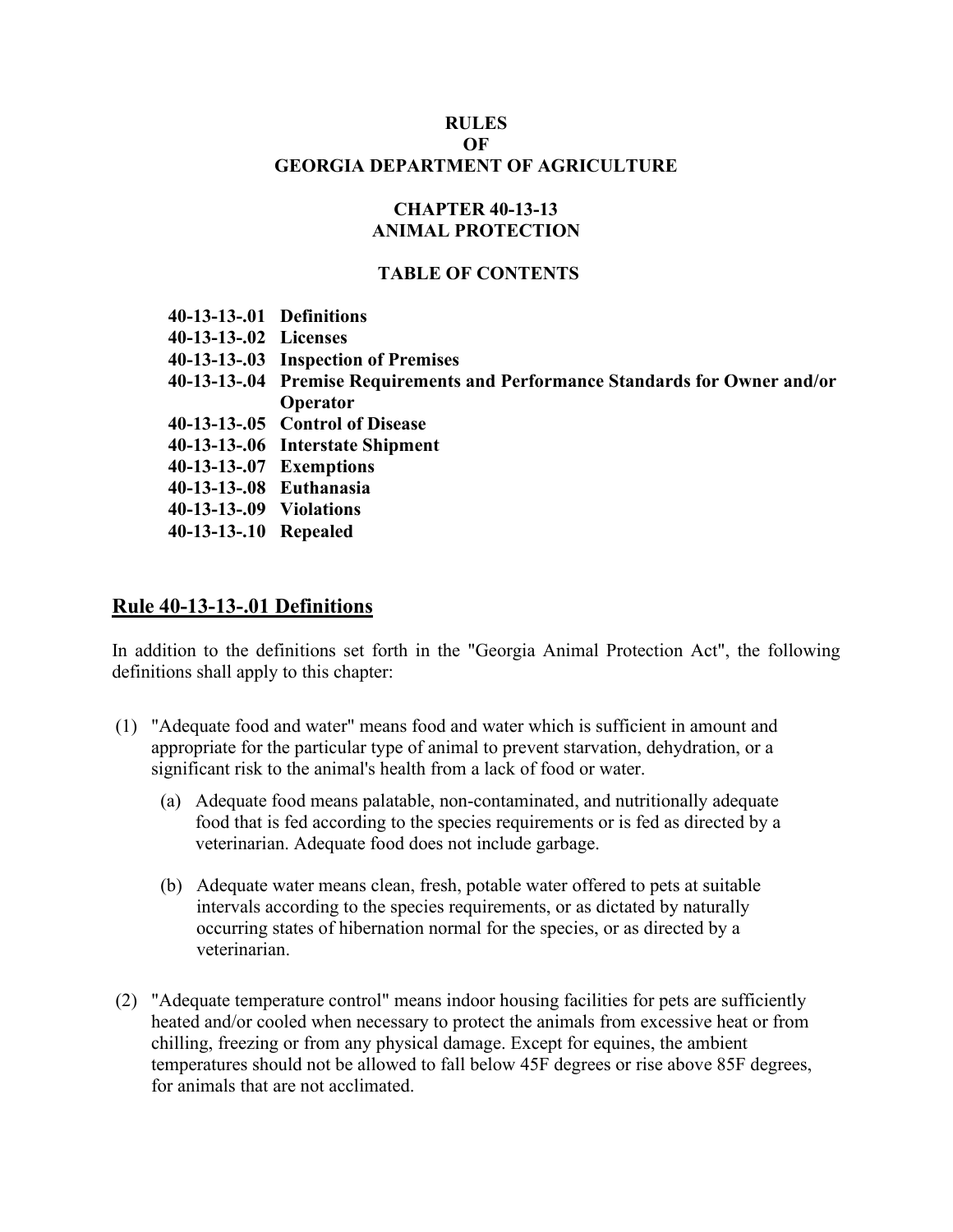- (3) "Adequate ventilation" means indoor housing facilities for pets are adequately ventilated to provide for the health of the animals at all times. Such facilities must be provided with fresh air either by means of windows, doors, vents, fans, or air conditioning and should be ventilated so as to minimize drafts, odors, and moisture condensation. All facilities housing pet animals shall be adequately ventilated with fresh or filtered air to minimize drafts, odors and moisture condensation and to provide for the health and comfort of the animals at all times. Ventilation shall be provided by either natural or mechanical means. The necessary equipment or comparable means shall be provided to exhaust the air from the animal area to outside of the building.
- (4) "Adult" as it applies to dogs and cats in this chapter means a domestic canine over 12 months of age and a domestic feline over eight months of age.
- (5) "Animal shelter" means any facility operated by or under contract for the state, county, municipal corporation, or any other political subdivision of the state for the purpose of impounding or harboring seized, stray, homeless, abandoned, or unwanted dogs, cats, and other animals; any veterinary hospital or clinic operated by a veterinarian or veterinarians which operates for such purpose in addition to its customary purposes; and any facility operated, owned, or maintained by a duly incorporated humane society, animal welfare society, or other nonprofit organization for the purpose of providing for and promoting the welfare, protection, and humane treatment of animals. Only government agencies or organizations that are contracted with a government agency to perform animal control services have the authority to impound animals.
- (6) "Association" means an unincorporated society, or body or persons united and acting together with a common purpose, operating without a corporate charter. It is not a legal entity separate from the persons who comprise it.
- (7) "Aviary" means any place where birds are kept confined for breeding, boarding, or similar purposes.
- (8) "Dead animal" means any carcass or parts of a carcass of any animal.
- (9) "Equine" means any member of the equidae species, including horses, mules, and asses.
- (10) "Establishment" means an established fixed or mobile unit, such as a pet shop, pasture, barn, kennel, cattery, warehouse, building, vehicle, residence or parts thereof to carry out a business or to conduct any activity for which a license is required.
- (11) "Facility" means the physical aspects of a building or premise that is maintained, installed, or established to carry out a particular purpose.
- (12) "Foster Home" means any place routinely or in the practice of providing temporary care for animals, except equine. A Foster Home must be under a written contract with a licensed animal shelter. A Foster Home will be considered an agent for the animal shelter, and not an animal shelter itself.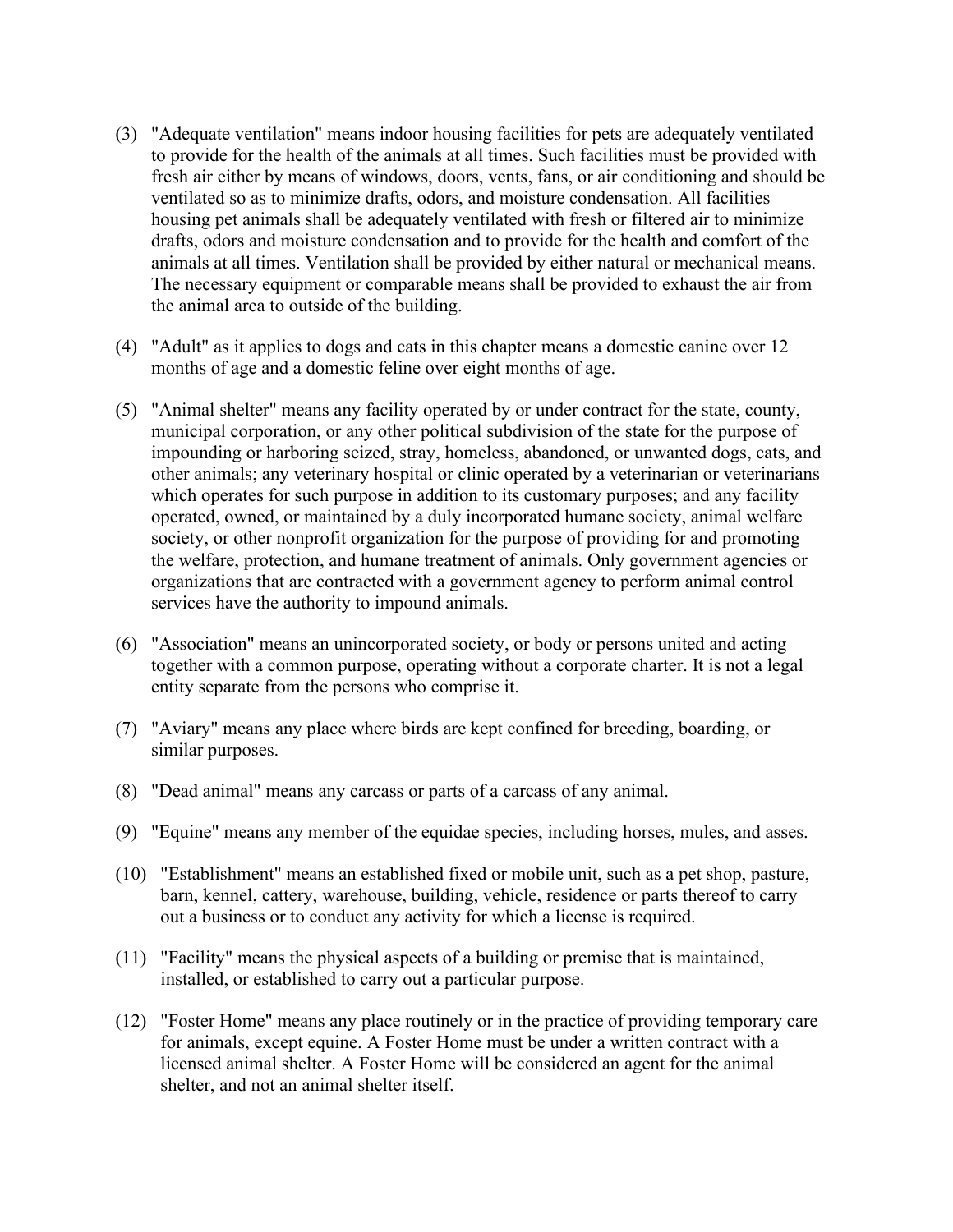- (13) "Garbage" means all refuse matter, animal or vegetable; by-products of a restaurant, kitchen, or meat/poultry processing establishment; and every refuse accumulation of animal, fruit, or vegetable matter, liquid or otherwise, that is normally discarded. For the purposes of this chapter, garbage shall not include home prepared food given to an animal living on the property of the person caring for the animal.
- (14) "Humane care" of animals means, but is not limited to, the provision of adequate heat, ventilation, sanitary shelter, and wholesome and adequate food and water, consistent with the normal requirements and feeding habits of the animal's size, species, and breed. Inhumane care includes any act, omission, or neglect, which causes unjustifiable physical pain, suffering, or death to any living animal.
- (15) "Incubate" means to sit upon and hatch eggs, or to maintain eggs as embryos in a favorable environment for development and hatching.
- (16) "Indoor housing facility" for the purposes of this chapter, means an establishment within the interior of a building wherein all activity is conducted for which the license is issued.
- (17) "Kennel" means any establishment, other than an animal shelter, where dogs or cats are maintained for boarding, holding, training, or similar purposes for a fee or compensation. Similar purposes include, but are not limited to, activities of a breeding establishment, cattery, or grooming shop.
	- (a) "Breeding Establishment" means any establishment where pets are bred and a fee or compensation is received for the breeding and maintenance of such pets, such as stud service.
	- (b) "Cattery" means any establishment where a cat is maintained for breeding, boarding, training, holding, or similar purposes for a fee or compensation.
	- (c) "Grooming Shop" means any establishment, other than an animal shelter, where a person maintains a dog or cat for bathing, dipping, clipping, trimming, brushing, or similar care of the appearance for a fee or compensation.
- (18) "Litter" means the young born to a pet animal at one time or a clutch of nesting eggs produced and incubated by a female bird at a single sitting, or a brood of chicks incubated by mechanical means.
- (19) "Maintain" means to keep or keep up, or to keep in a certain condition.
- (20) "Minimum age to sell" means at an age that no longer requires parental nurturing for survival, or at an age that can be sustained from appropriate and nutritional food given by persons who are knowledgeable in the feeding needs and eating habits common to the breed, size and age of the species.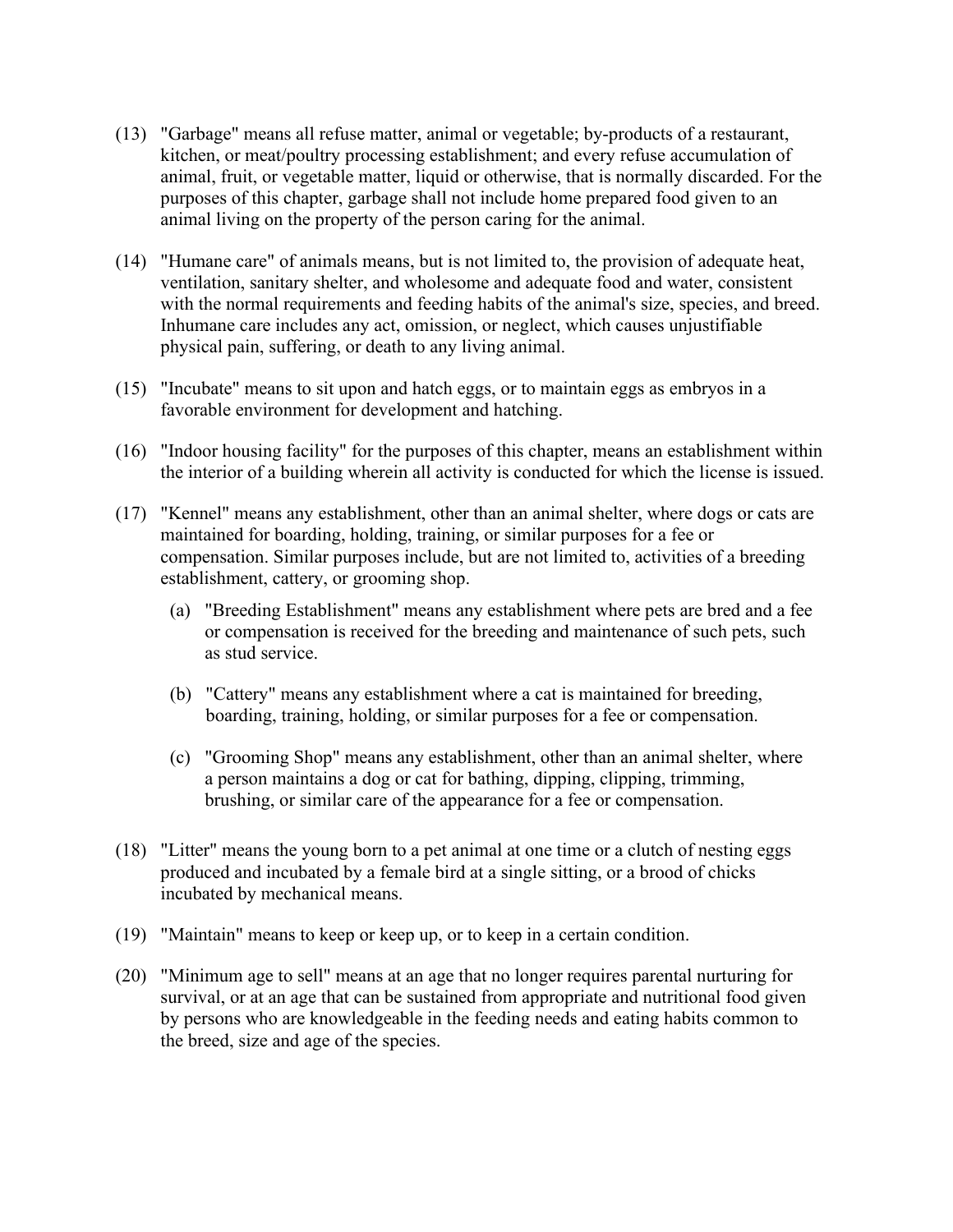- (21) "Outdoor housing establishment" for the purposes of this chapter, means an establishment outside a building and in the open air.
- (22) "Person" means any person, firm, corporation, partnership, association, or other legal entity, any other entity, or private institution, the State of Georgia, or any county, municipal corporation or political subdivision of the state.
- (23) "Pet" for the purposes of this chapter means any animal that is customarily obtained as a pet and includes, but is not limited to, the following: dog, cat, bird, equine, fish, reptile, rodent, chinchilla, rabbit, hamster, guinea pig, or miniature pig. Any animal described in O.C.G.A. Sections 27-1-2 General Provisions and 27-5-5 Wild Animals are not considered a pet for the purposes of this chapter, except where specifically mentioned herein.
- (24) "Pet breeder" means a pet dealer who sells, offers to sell, exchanges, or offers for adoption only pets they have produced, except equine. This includes those produced for hobby, show purposes, breed improvement, or stock replacement.
- (25) "Pet dealer" means a person who sells, offers to sell, exchanges, or offers for adoption pets they have produced, bought, or otherwise obtained, except equine. Equine dealers require a livestock dealer license from the Georgia Department of Agriculture.
- (26) "Premise" means any establishment, facility, land, or parts thereof.
- (27) "Primary enclosure" means any structure or device used to restrict an animal or animals to a limited amount of space, such as a building, room, pen, run, cage, aquarium, hutch, stall, paddock, pasture, or animal transfer vehicle.
- (28) "Produced" means to have propagated or generated the progeny of a female.
- (29) "Proper animal health care" means a program of disease control and prevention, veterinary care, and humane euthanasia. The animal health care should be sufficient to prevent unnecessary physical pain or suffering.
- (30) "Rescue Group" means any association or corporation operated as a non-profit organization and for the purpose of providing care and shelter to animals. Except rescue groups for equine, a rescue group that takes possession of animals and provides care and shelter must be licensed as an animal shelter or under written contract with a licensed animal shelter, in which case it will be considered an agent for the animal shelter and not an animal shelter itself. An equine rescue group operating for that purpose and maintaining any facility (including, without limitation, providing temporary care at a person's private property) must meet all the requirements of a licensed stable. Rescue groups are not authorized to impound animals unless they are contracted by a government agency in Georgia to provide Animal Control Services.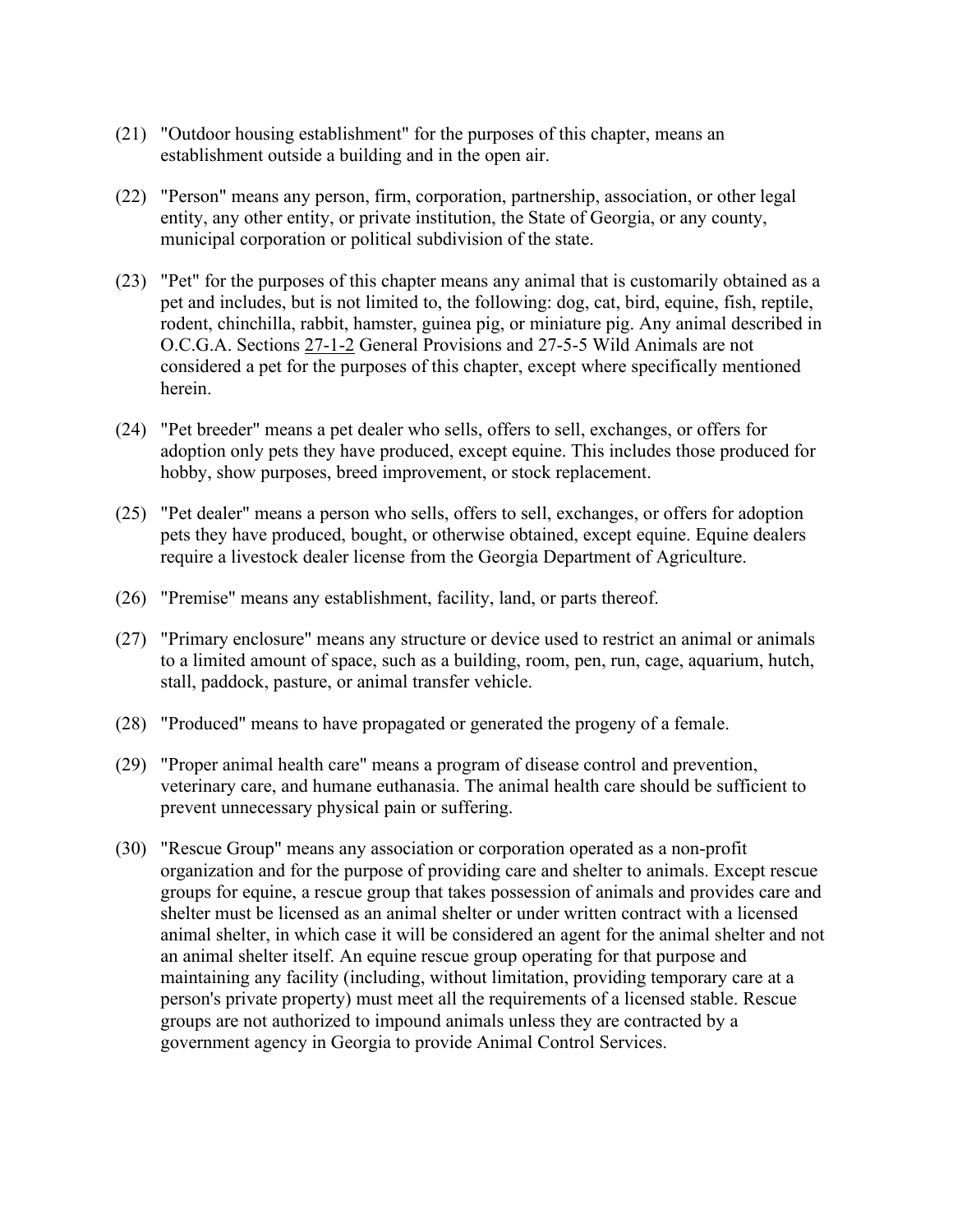- (31) "Sanitation" means the maintenance of conditions conducive to health and involves bedding changes (as appropriate), cleaning, and disinfection. Cleaning removes excessive amounts of dirt and debris, and disinfection reduces or eliminates unacceptable concentration of microorganisms. To sanitize, therefore, means to make physically clean, and, to the maximum degree practical, remove and destroy agents injurious to health.
- (32) "Stable" means any establishment, or other enclosure where equines are maintained for boarding, holding, training, breeding, riding, pulling vehicles, or other similar purposes and a fee is charged for maintaining such equines or for the use of such equines.
- (33) "Permanent location" means any premise that has a permanent facility or the location is used to conduct any activity for which a license is required for any more than 3 days consecutive.
- (34) "Exhibition Event" means a Reptile or Exotic/Pet Bird show or event that has been issued a special written permit by the State Veterinarian's office.

# **Rule 40-13-13-.02 Licenses**

- (1) The Commissioner shall license animal shelter, pet dealer, kennel, and stable operators under the applicable provision of Chapter 5 of Title 2, "Department of Agriculture Registration, License, and Permit Act" on a form obtained from the Georgia Department of Agriculture. Forms may be obtained via the Department of Agriculture website or by requesting the application by email. An application for renewal will only be mailed to the licensee when specifically requested by the licensee at the time of each renewal period.
- (2) The license shall be issued for a period of one (1) year and shall expire twelve months from the date of issue. The license is issued for the person and premise stated on the license and is not transferable to another person or permanent location. Each license type will be required to obtain a separate license for each activity, i.e. there will be no combination licenses. The annual fee will be determined by the gross dollar of animal sales, the capacity of the facility or the number of animals present. The annual fees shall be as follows:
	- (a) Animal Shelter license fee based upon the holding capacity (to include animal shelter foster homes) at the time of license application or renewal;
		- 1. Capacity for up to and including 20 pets: \$100.00 fee
		- 2. Capacity for 21 to 40 pets: \$200.00 fee
		- 3. Capacity for 41 to 80 pets: \$300.00 fee
		- 4. Capacity for  $80 + \text{pets}: -\$400.00$  fee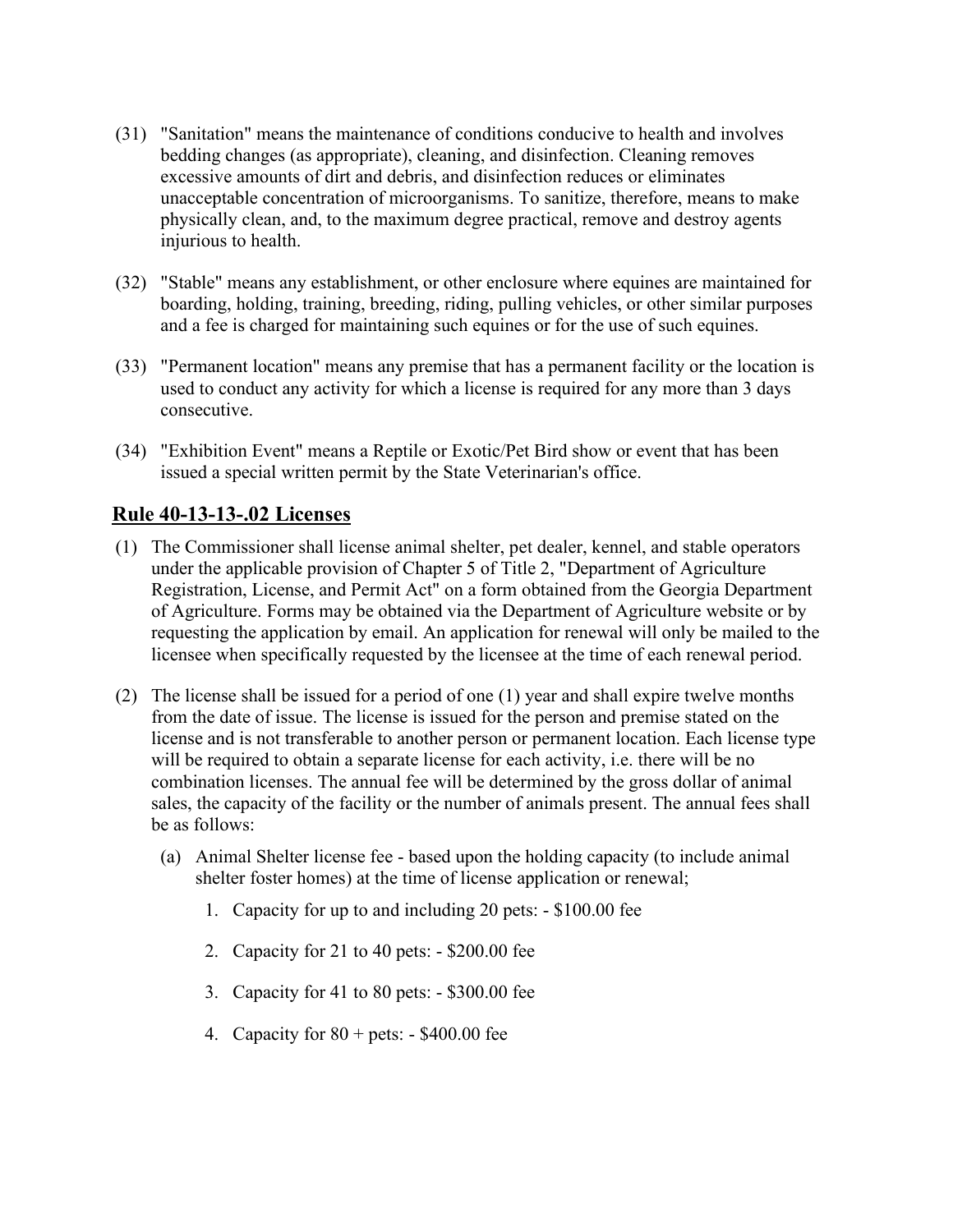- 5. Animal Shelters not having a permanent fixed facility in Georgia \$400.00 fee
- (b) Kennel license fee based upon the holding capacity at the time of license application or renewal;
	- 1. Capacity for up to and including 20 pets: \$100.00 fee
	- 2. Capacity for 21 to 40 pets: \$200.00 fee
	- 3. Capacity for 41 to 80 pets: \$300.00 fee
	- 4. Capacity for  $80 + \text{pets: } -\$400.00$  fee
- (c) Pet Dealer license fee fee based upon gross volume of pet sales or set fee.
	- 1. Pet dealers not having a permanent fixed facility in Georgia that are only selling pets at "Exhibition Events" - \$200.00 fee
	- 2. For \$101.00 to \$5,000.00 in gross pet sales: \$100.00 fee
	- 3. For \$5,001.00 to \$10,000.00 in gross pet sales: \$200.00 fee
	- 4. For \$10,001.00 to \$15,000.00 in gross pet sales: \$300.00 fee
	- 5. For \$15,001.00 and up in gross pet sales: \$400.00 license fee
	- 6. Pet dealers not having a permanent fixed facility in Georgia: \$400.00 fee
- (d) Stable license fee based on number of equine present at the time of license application or renewal; provided that if the number of equine present at any time during the license period exceeds the minimum for the next class of fees, the stable operator must file an amendment to the application and pay the higher fee.
	- 1. Capacity for up to and including 10 equine: \$100.00 license fee
	- 2. Capacity for 11 to 20 equine: \$200.00 fee
	- 3. Capacity for 21 to 30 equine: \$300.00 fee
	- 4. Capacity for  $30 +$  equine: \$400.00 fee
	- 5. For Equine Rescue Groups operating for that sole purpose and maintaining a facility must meet all the requirements of a licensed stable - \$200.00 fee.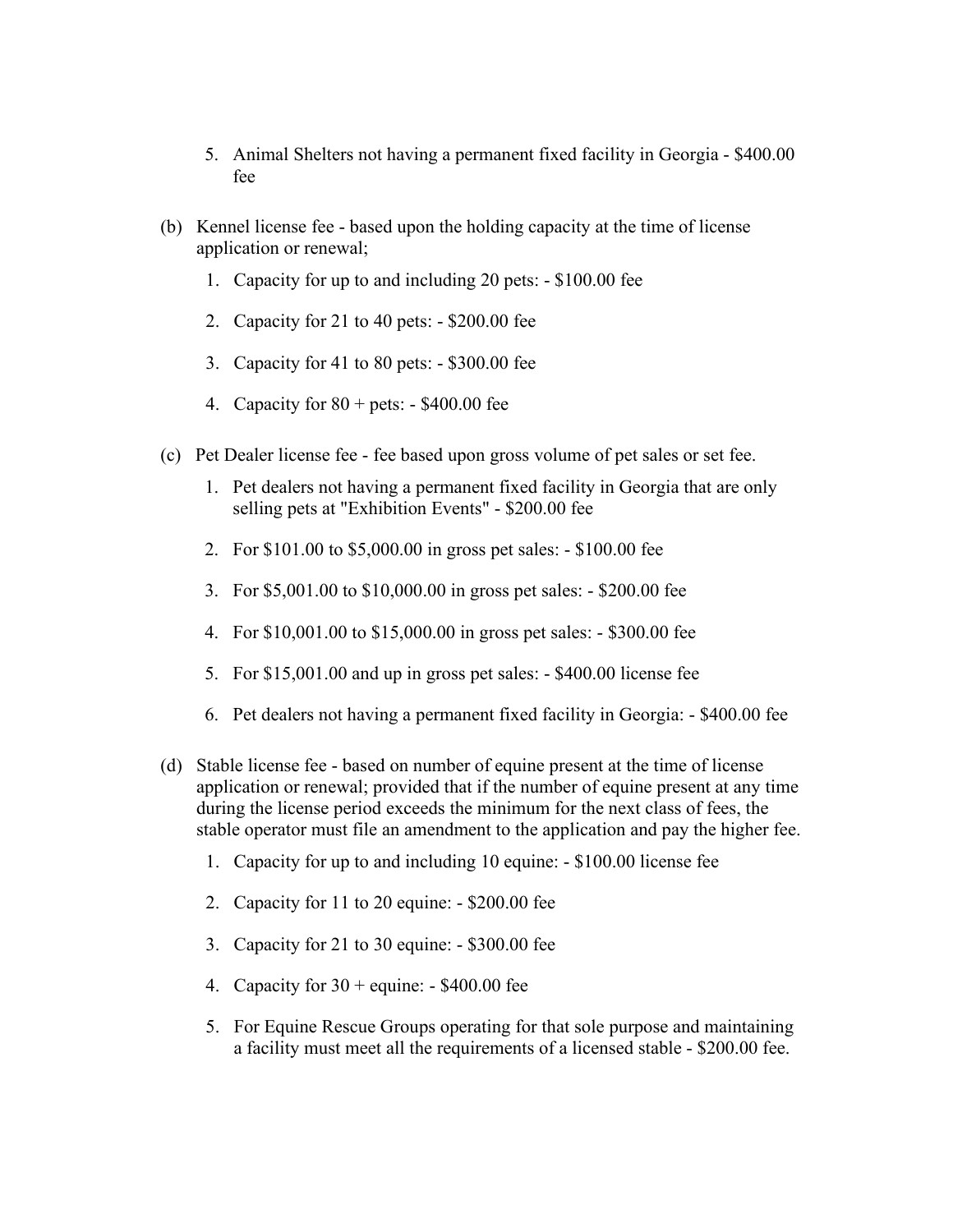- (3) Applications for licenses shall be on a form furnished by the Commissioner and shall state:
	- (a) The name of the applicant;
	- (b) The business address of the applicant;
	- (c) The complete telephone number of the applicant;
	- (d) The location of the licensable premise;
	- (e) The type of ownership of the pet dealership, kennel, stable, or animal shelter;
	- (f) The name and address of the owner or, if a partnership, firm, corporation, association, or other entity, the names and addresses of the officers, registered agents, partners, stockholders, and/or members.
	- (g) The email address of the applicant
- (4) The signature(s) of the owner(s), partners, or officers of a corporation or association, attesting to the fact that the information documented on the application is correct, the regulations have been read and the premise that is subject to be licensed meets all the requirements of this chapter.
- (5) The license must be prominently displayed at each licensed place of business. It shall be the responsibility of the licensee to renew their license prior to the expiration date.
- (6) Animal shelters may contract with off-site foster homes and individual members of rescue groups to serve as agents of the animal shelter. The animal shelter is considered the license holder and is responsible for assuring that foster homes and rescue group members are under written contract to comply with the provisions in this chapter and submit to inspection by the animal shelter. Two inspections must be performed annually, Animal shelters must keep a copy of all current foster home and rescue group member contracts. The Commissioner or his authorized agent may set a number limit on animals at foster homes based on space available for animals and/or the caretaker's ability to provide necessary accommodations for the animals.
- (7) Any person licensed by the Department as a bird dealer shall not be required to obtain a license under this chapter if such person does not deal in pets other than birds. If however, a licensed bird dealer sells, offers to sell, exchanges, or offers for adoption pets, other than birds, then such dealer shall be subject to licensing under this chapter.
- (8) Any person who is not a resident of this state but who engages in this state in any activities for which a license is required by this chapter or Chapter 40-13-12 pertaining to bird dealer licensing shall be subject to this chapter for such activities. As a condition of licensure, each non-resident must execute consent to the jurisdiction of the courts of this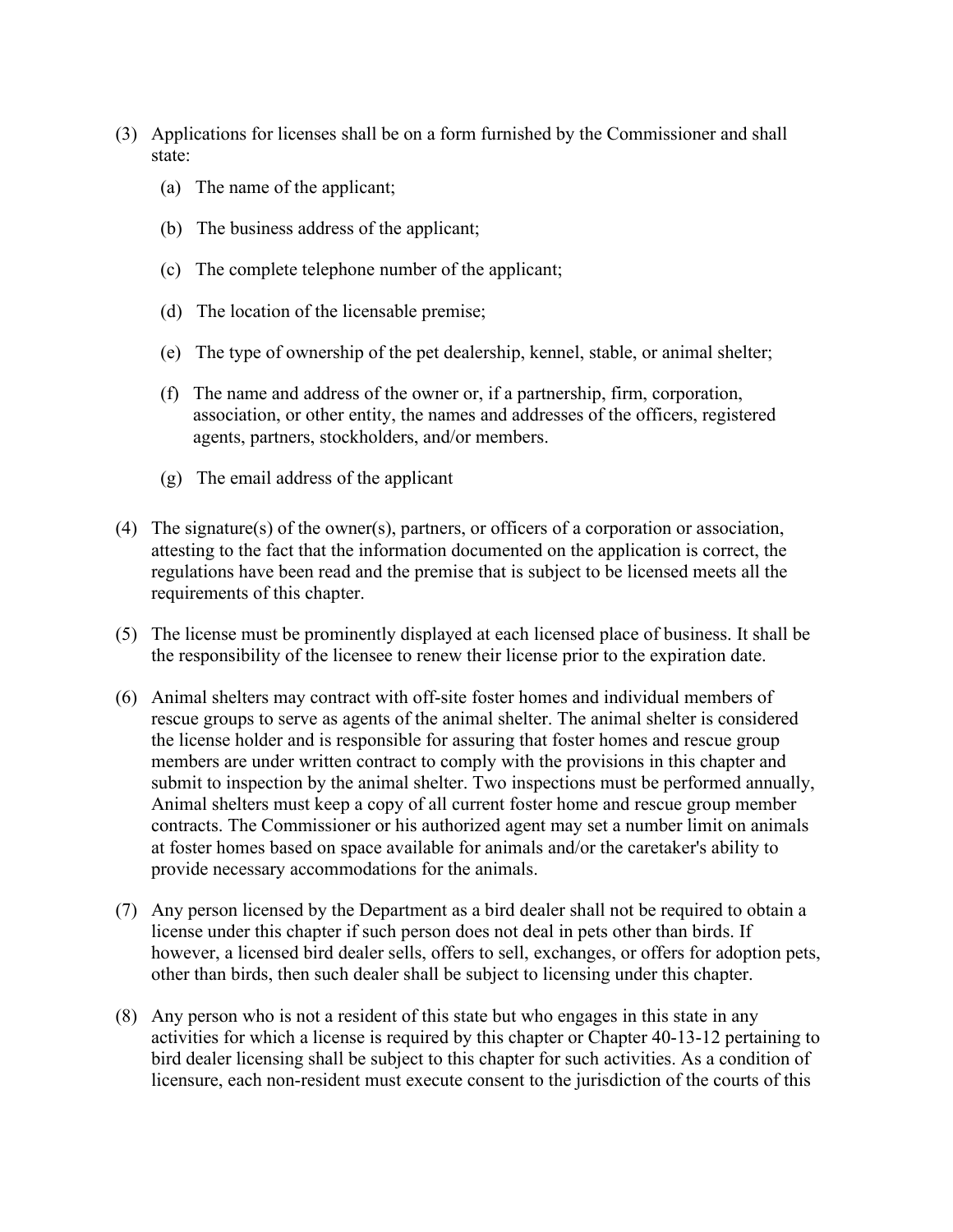state for any action filed under this chapter; and service of process in any such action shall be by certified mail by the Commissioner.

- (9) The Commissioner may refuse to issue or renew or may suspend or revoke a license on any one or more of the following grounds:
	- (a) material misstatement in the application for the original license or in the application for the renewal license under this chapter;
	- (b) willful disregard or violation of any rule or regulation of this chapter;
	- (c) willful aiding or abetting another in any violation of this chapter;
	- (d) allowing a license issued under this chapter to be used by an unlicensed person;
	- (e) violation of any law of this state or any rule of the Commissioner related to the disposition of, dealing in, or handling of dogs, cats, equine, and other pets;
	- (f) making substantial misrepresentations or false promises in connection with the business or activity of a licensee under this chapter;
	- (g) pursuing a continued course of making misrepresentations or false promises through advertising, salesmen, agents, or otherwise in connection with the business or activity of a licensee;
	- (h) failure to possess the necessary qualifications or meet the requirements for the issuance or holding of a license;
	- (i) failure to provide proper facilities.
- (10) License fees shall be increased by 100 percent for the renewal of any license that is not renewed within ten (10) days following the expiration date of the license. License fees shall be increased by 100 percent for the issuance of a new license to any person who has failed to apply for a license within ten (10) days following notice of the need to obtain such a license has been given to such person in writing by the Commissioner or his authorized representative.
- (11) The Commissioner or his duly authorized representative is authorized to issue and enforce written or printed stop sale, stop use, or stop movement orders to the owners or custodians of any pets, ordering them to hold such animals at a designated place, when the Commissioner or his duly authorized representative finds such animals:
	- (a) to be held by a person who is required to be licensed under this chapter and whose license has expired;
	- (b) to be held by a person who is required to be licensed under this chapter and who has failed to obtain a license within ten (10) days of the date on which notice of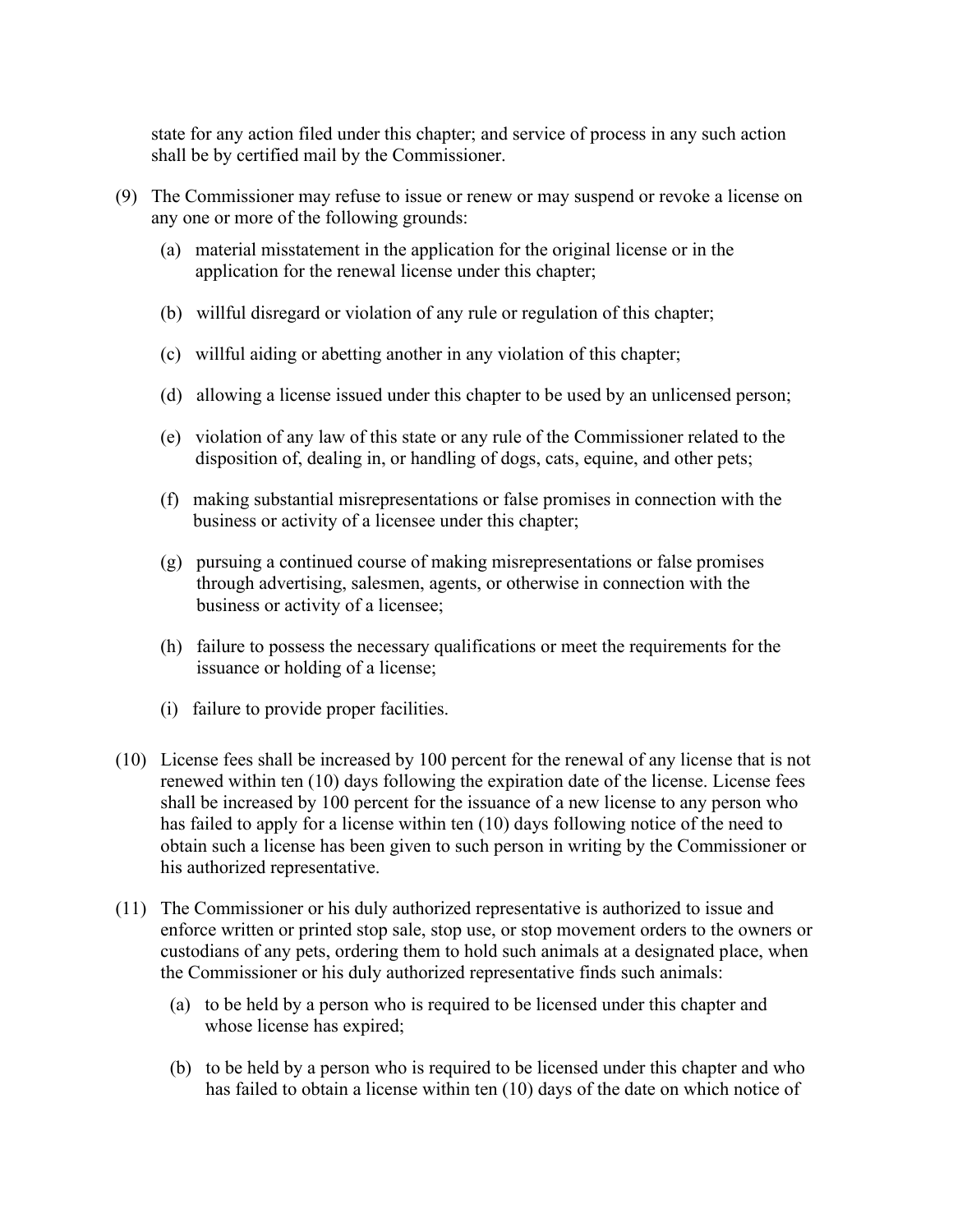the need to obtain a license was given in writing to such person by the Commissioner or his authorized representative.

(12) A separate license is required of each person and is not transferable, except for foster homes and rescue group members operating under an animal shelter's primary license.

# **Rule 40-13-13-.03 Inspection of Premises**

The Commissioner or his designated agents are authorized to enter upon any public or private property at any time for the purpose of inspecting the business premises of any animal shelter, kennel, pet dealer, or stable and the pets housed at such facility and to determine if such facility is licensed and for the purpose of enforcing the Georgia Animal Protection Act and rules of this chapter. Inspections may be unannounced and performed at such frequency as deemed necessary and appropriate by the Commissioner or his designated agents.

## **Rule 40-13-13-.04. Premise Requirements and Performance Standards for Owner and/or Operator**

- (1) General Requirements and Standards:
	- (a) Classification and separation: Animals exhibiting a vicious disposition must be housed individually. Animals suspected of having a communicable or infectious disease must be separated from other animals and other susceptible species of animals in such a manner as to minimize dissemination of such disease. Rescue Animals must be housed separately from all "boarding animals" on the premise. Pets housed in the same primary enclosure should be maintained in compatible groups. Females who are sexually receptive must not be housed in the same primary enclosure with males, except for breeding purposes.
	- (b) Drainage: A suitable method must be provided to rapidly eliminate excess water and avoid foul odors therefrom. If closed drainage systems are used, they must be equipped with traps and so installed as to prevent any backup of sewage onto the surface of the primary enclosure. Suitable drain covers must be in place.
	- (c) Housekeeping: Premises (buildings and grounds) must be kept clean and in a state of repair in order to prevent injury or disease. Premises must remain free of accumulations of trash, weeds, debris, and other vermin harborage areas.
	- (d) Humane care: Humane care must be provided in all facilities anytime an animal is present.
	- (e) Interior surface: The interior surfaces of housing facilities must be constructed and maintained so they are substantially impervious to moisture and may be readily cleaned and sanitized.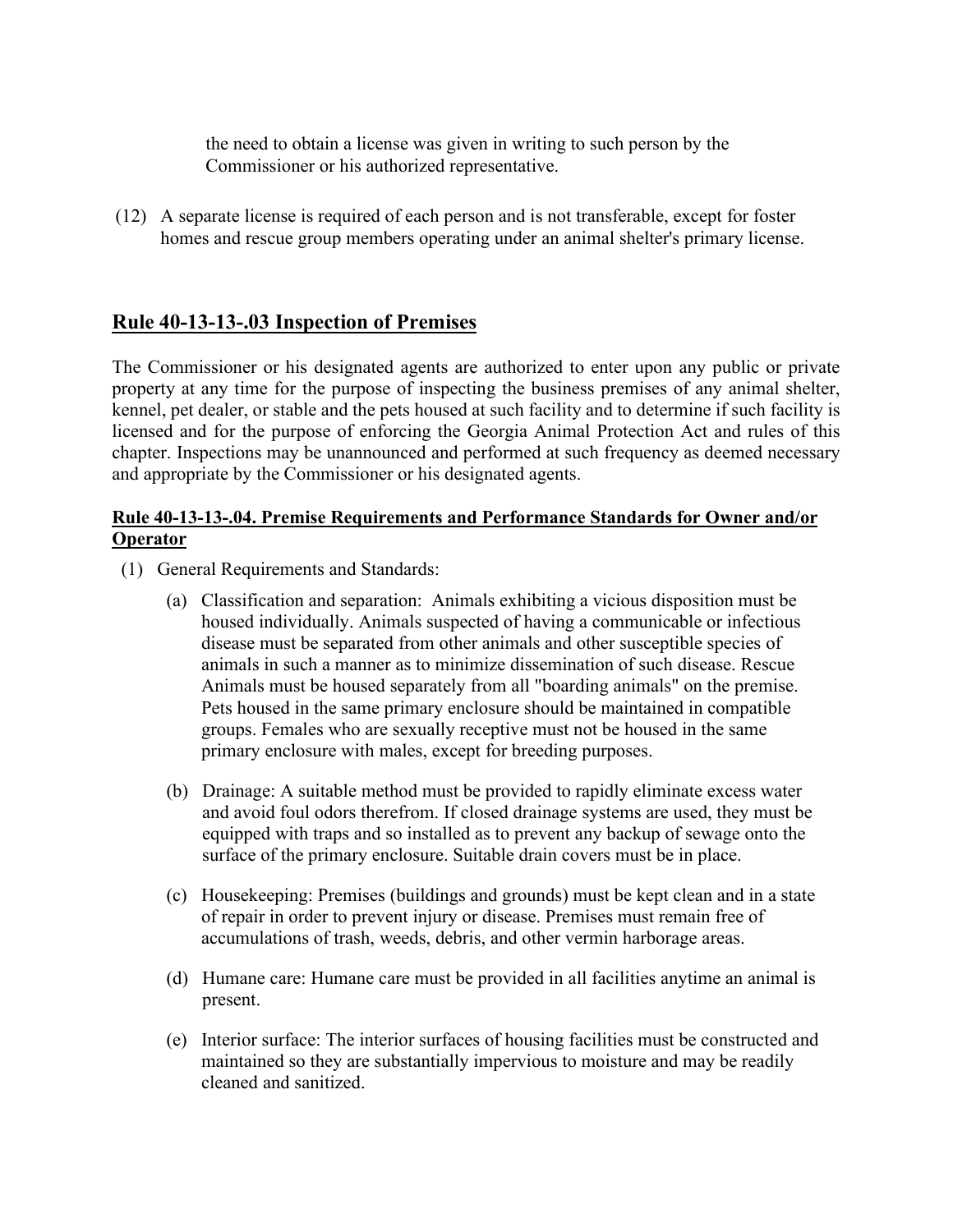- (f) Lighting: General lighting in indoor housing facilities should be diffused throughout the animal holding area and provide sufficient illumination to protect animal health, allow adequate housekeeping practices, and adequate inspection.
- (g) Pest control: An effective program for the prevention, control, and elimination, of vermin, insects, ectoparasites, and avian and mammalian pests must be established and maintained. Vegetation must be manicured to prevent vermin harborage.
- (h) Record keeping: Complete and accurate records must be maintained reflecting all acquisitions, purchases, sales, releases, natural additions, exchanges, adoptions, custodial care, and health records of all animals. Retail sale records for fish, rodents, and invertebrates are exempt from record keeping requirement. These records must be maintained for a period of twelve months and must be made available to the Commissioner or his authorized representative upon request. Updated records must be kept on the premise. In addition, records for dogs, cats, birds, and equine must include, but are not limited to, name, address, and phone number of individual(s) involved in the transaction, date of transaction or activity, type and number of animals, and Georgia Department of Agriculture animal protection/ stable license number, if applicable. Animal shelters operated by the state, a county, a municipal corporation, or any other political subdivision of the state must also maintain and submit the following information to the Department on a monthly basis utilizing an electronic system approved by the Department:
	- 1. Live Intake Records for Canines and Felines
		- (i) Number of animals that were owner relinquished to the shelter;
		- (ii) Number of the animals that were taken into the shelter as strays;
		- (iii) Number of animals that were transferred into the shelter by other organizations (examples: public health, law enforcement agencies, licensed animal rescues or other animal shelters);
		- (iv) Number of animals that were brought to the shelter for owner intended euthanasia; and
		- (v) Number of other live intakes.
	- 2. Outgoing Records for Canines and Felines
		- (i) Number of animals placed for adoption;
		- (ii) Number of animals that were returned to the owner;
		- (iii) Number of animals transferred to other licensed rescue organizations or animal shelters;
		- (iv) Number of animals escaped;
		- (v) Number of other live outcomes;
		- (vi) Number of animals deceased while in care;
		- (vii) Number of animals euthanized at request of owner;
		- (viii) Number of animals euthanized; and
		- (ix) Number of other outcomes.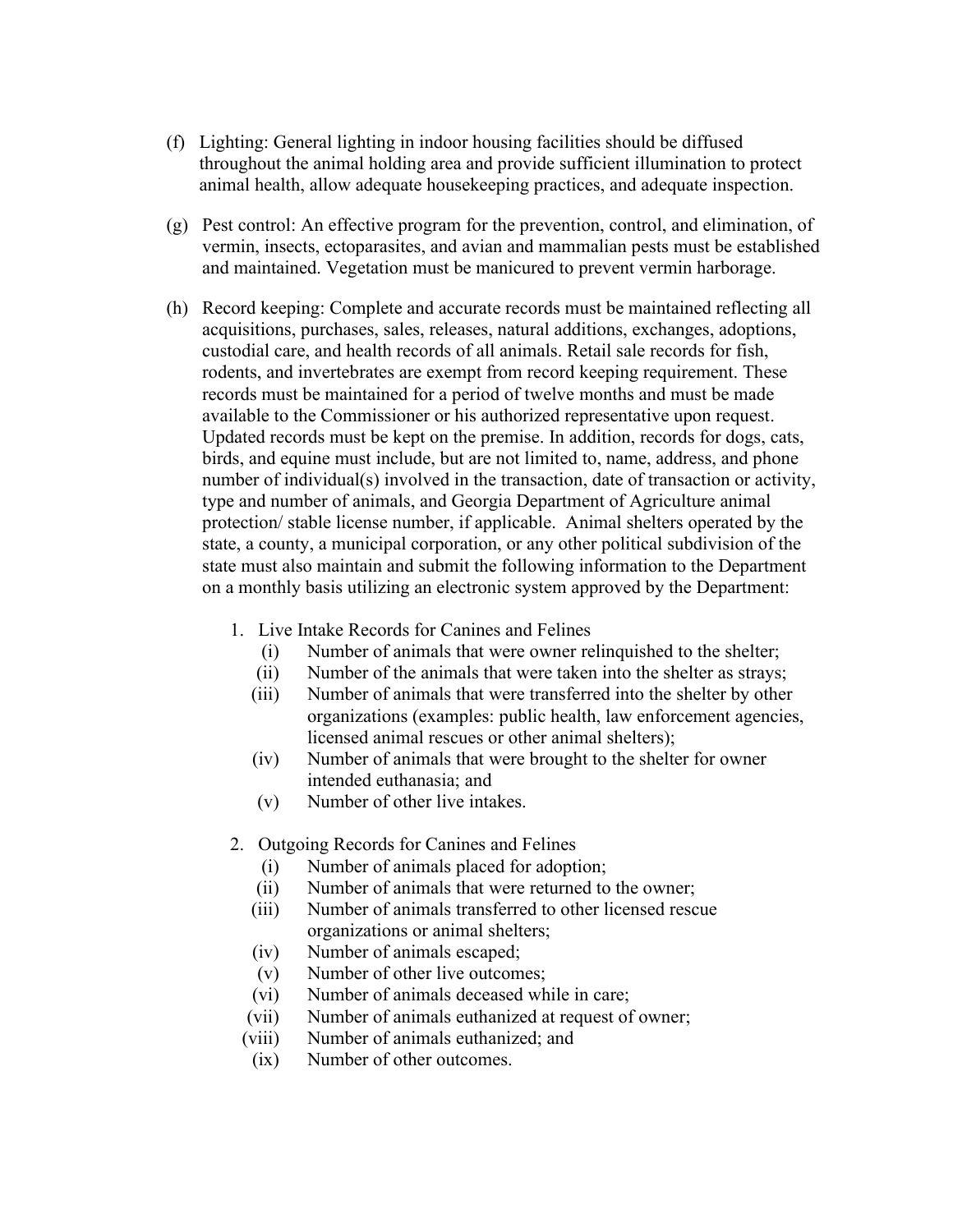- (i) Sanitation of primary enclosures: Primary enclosures for pets must be cleaned at a frequency and intensity to provide a healthy and hygienic environment in order to prevent disease hazards. Excreta must be removed to prevent contamination of the animals contained therein and to reduce the spread of disease. Soiled bedding should be removed and replaced with fresh materials as often as is necessary to keep the animals clean and dry. For hard surfaces that are conducive to cleaning with water, frequent flushing with water and periodic use of detergents or disinfectants should be used to maintain sufficiently clean surfaces. When a hosing or flushing method is used for cleaning, animals contained in the enclosure must be removed unless the enclosure is large enough to ensure the animals would not be harmed, wetted, or distressed during the process. Animals in nearby enclosures must be protected from being contaminated with water and other wastes during the cleaning. Enclosures may be disinfected by using appropriate chemicals, hot water, or a combination of both. If hot water is used as a means of disinfection, the temperature of the water must be at least 145 degrees F. Aquariums as a closed ecosystem have special needs and they must be maintained in a balance necessary for the health of its inhabitants by means of PH control, filtration, biodegradation and the like.
- (j) Releasing of injured, diseased, or abnormal animals: Reasonable care must be taken to avoid releasing for sale, trade, or adoption any pet that has an apparent disease, injury, or has a health-related malady. Any pet that has an apparent injury, disease, or health related malady can only be released for sale, trade, or adoption provided the person receiving the animal is made aware of the condition in writing at the time of transfer.
- (k) Shelter from rain, snow or cold: Pets maintained in outdoor housing establishments must be provided with access to suitable shelter to remain dry during rain or snow and protect them from wind and excessive heat or cold. Sufficient and clean bedding material or other reasonable means of protection from the weather elements must be provided.
- (l) Shelter from sunlight: When sunlight is likely to cause overheating or suffering, sufficient shade must be provided to allow all pets protection from the direct effects of the sun.
- (m) Space requirements: Primary enclosures must provide sufficient space to allow each animal to turn about freely and to easily stand, sit, lie, perch, swim, etc. in a comfortable and normal position. Primary enclosures for dogs and cats must also provide each animal with sufficient space to lie down without the head, face, tail, legs or feet of the animal touching the sides of the enclosure or touching any other animal in the enclosure. The interior height of primary enclosures for dogs and cats must be at least six inches higher than the head of the tallest animal in the enclosure when it is in a normal standing position.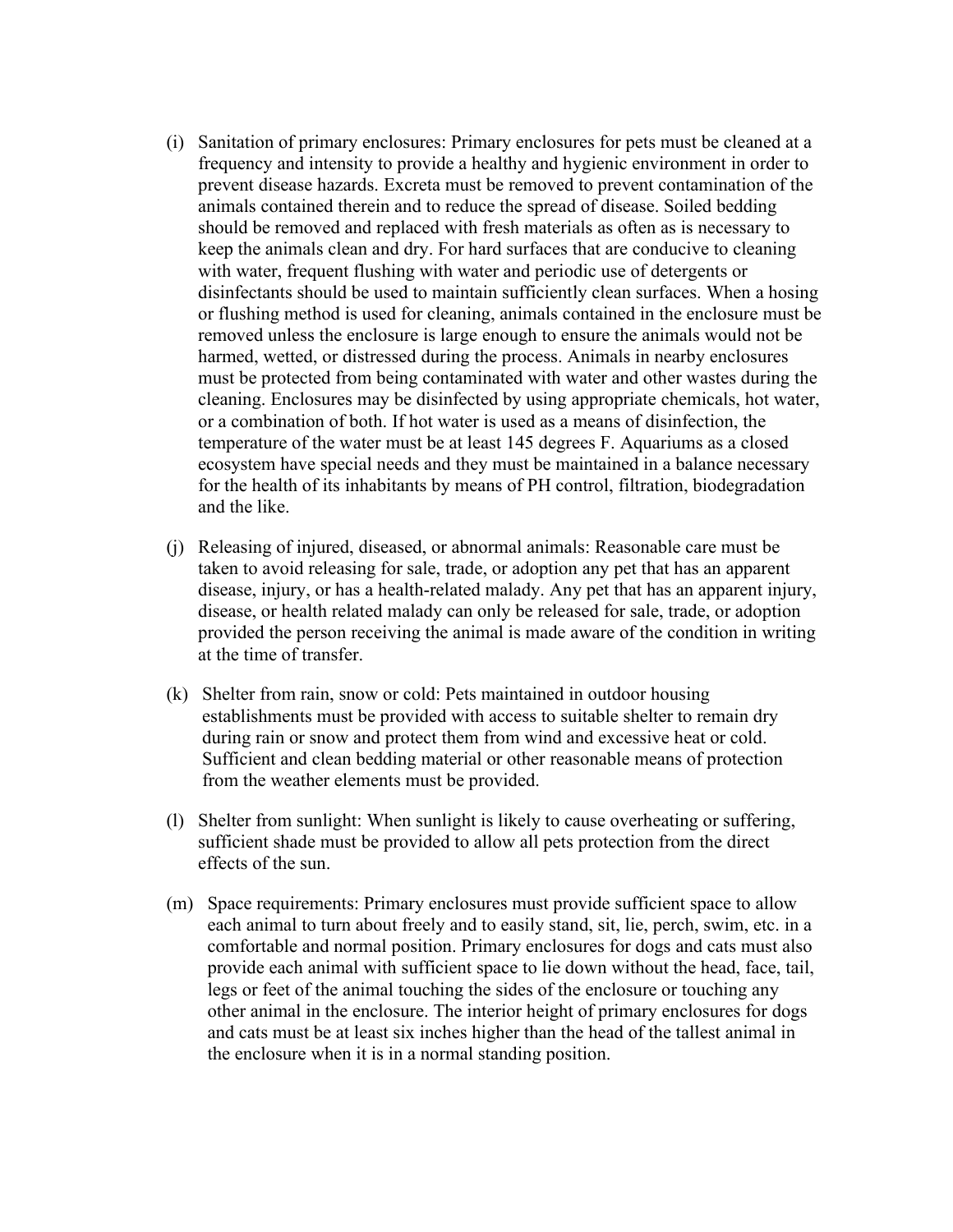- (n) Storage: Supplies, food, and bedding should be stored in an adequate manner to protect against infestation, contamination, or spoilage. Refrigeration should be provided for perishable items.
- (o) Structural strength: Indoor and outdoor housing for pets must be maintained in good repair. The primary enclosure should be of sufficient strength to contain the animals securely and restrict the entrance of unwanted animals. The walls and/or sides, roof and/or ceiling, and floors and/or bottoms of the primary enclosures must be constructed, so as to, protect the animals from injury or suffering. Primary enclosures for dogs and cats must not have grated or mesh bottoms. Portable or collapsible enclosures including, but not limited to, wire type crates and kennels, mesh bottom crates and kennels, and plastic crates and kennels may only be used for temporary purposes, must not be vertically or otherwise stacked, and must not be used as a means of permanent housing. For purposes of this paragraph, "temporary purposes" means holding for a period of 24 hours or less and may include, but is not limited to, holding while boarding, grooming, cleaning, or conducting offsite adoptions as well as for shows or sales lasting 12 hours or less.
- (p) Tethering of animals: It is presumed that tethering of animals for more than 24 hours is considered permanent tethering and such permanent tethering as a means of a primary enclosure is prohibited. For temporary tethering of animals, such chains or other tethering devices must be of adequate length to satisfy the space requirements of a primary enclosure. Tethering devices must be of a type commonly used for the size animal involved and should be attached to the animal by means of a well fitted and appropriate device (i.e., collar, halter, or harness).
- (q) Waste disposal: Provisions must be made for the regular and safe removal and disposal of animal and food wastes, bedding, dead animals, and debris, so as to minimize vermin infestation, contamination, odors, and disease hazards. Disposal of dead animals must be by burial or incineration. Legal permission from the appropriate authorities or landowner must be obtained, prior to, burial on any public or private land. Disposal of dead animals in wells, waterways, or wetlands of any kind is strictly prohibited.
- (r) Plan of Action: All licensed facilities must develop and maintain a plan of action accounting for the evacuation of animals in the event that said facility determines that evacuation is necessary for any reason, including, but not limited to, emergencies, natural disasters, or manmade disasters. Such plan must also include provisions for the distribution and homing of animals in the event the licensee becomes unable to tend to the needs of the animals or the license is revoked, surrendered, or otherwise canceled. The plan must be kept at the licensed premise and made available for inspection by the Department upon request.
- (2) Pets that are sold, offered for sale, exchanged, or offered for adoption must be at the minimum age to sell. Puppies must be a minimum age of 8 weeks prior to sale. Written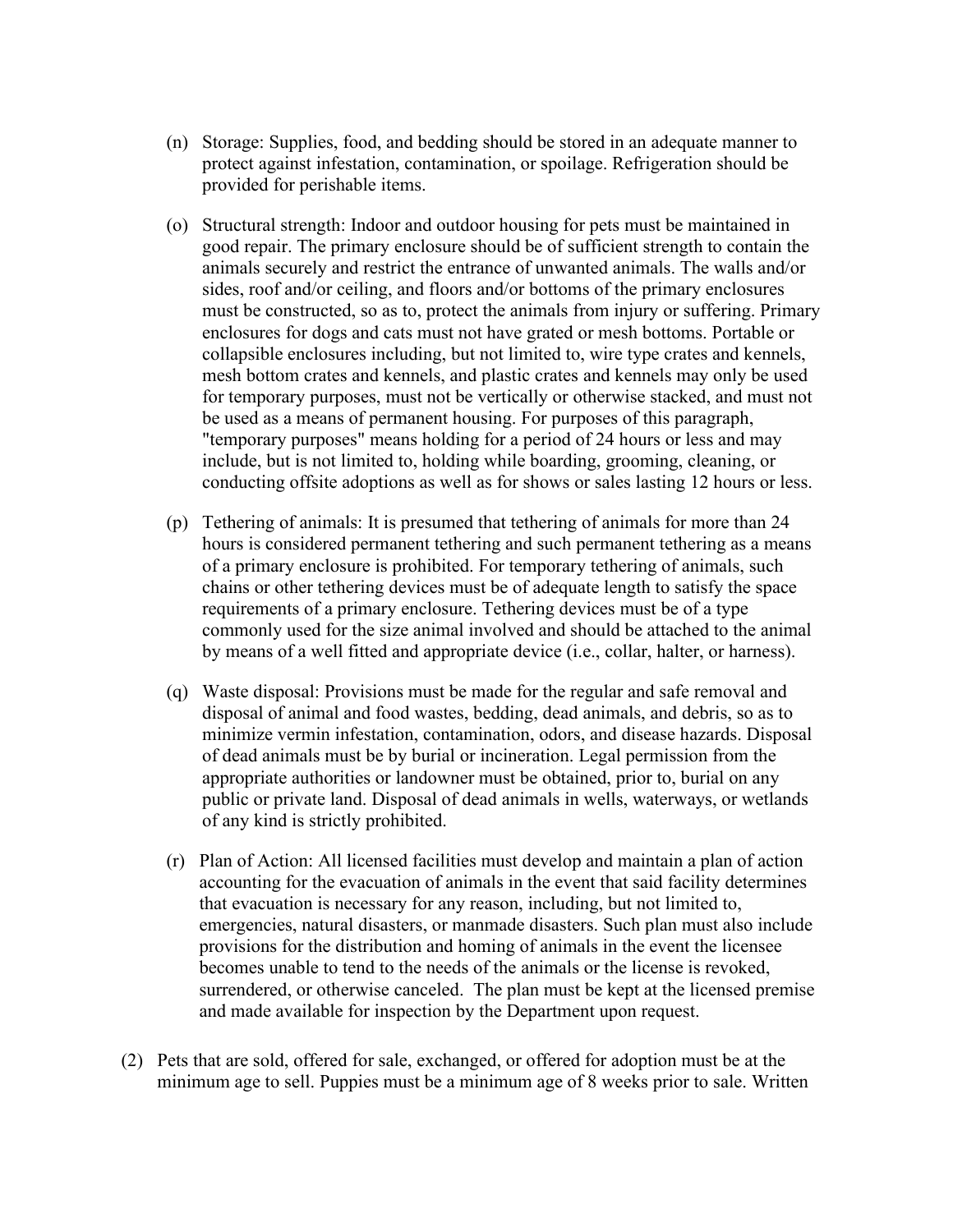recommendations for the appropriate feeding and care must be provided at the time of the transaction for those animals that are not independent of parental nurturing.

- (3) A licensed stable must maintain proof of a negative test for Equine Infectious Anemia within the past twelve months on all equine on the premise.
- (4) Functional fire extinguishing devices must be present in each facility of all license holders under this chapter. Operational smoke detectors are recommended.
- (5) Licensed rescue organizations are strictly prohibited from performing animal control services unless said rescue has an active contract to perform such services on behalf of a county, a municipal corporation, or any other political subdivision of the state.
- (6) All animals held or maintained at a licensed premise will be subject to the requirements of the Animal Protection Act as well as this Chapter.
- (7) Licensees will be accountable for all outstanding violations of the Act and this Chapter regardless of whether the license is subsequently voluntarily surrendered, relinquished, or cancelled. Likewise, all pending stop orders or quarantines issued against a facility will remain unless and until released by the Department, regardless of licensing status.

# **Rule 40-13-13-.05 Control of Disease**

- (1) In the control, suppression, prevention, and eradication of animal disease, the Commissioner or any duly authorized representative acting under his authority is authorized and may quarantine any animal or animals, premises, or any area when he shall determine:
	- (a) that the animal or animals in such place or places are infected with a contagious or infectious disease;
	- (b) that the animal (s) has been exposed to any contagious or infectious disease;
	- (c) that the unsanitary condition of such place or places might cause the spread of such disease;
	- (d) or that the owner or occupant of such place is not observing sanitary practices prescribed under the authority of this chapter or any other law of this state.
- (2) The Commissioner or his duly authorized representative is authorized to issue and enforce written or printed stop sale, stop use, or stop movement orders to the owners or custodians of any animals, ordering them to hold such animals at a designated place, when the Commissioner or his duly authorized representative finds such animals:
	- (a) to be infected with or to have been exposed to any contagious or infectious disease; or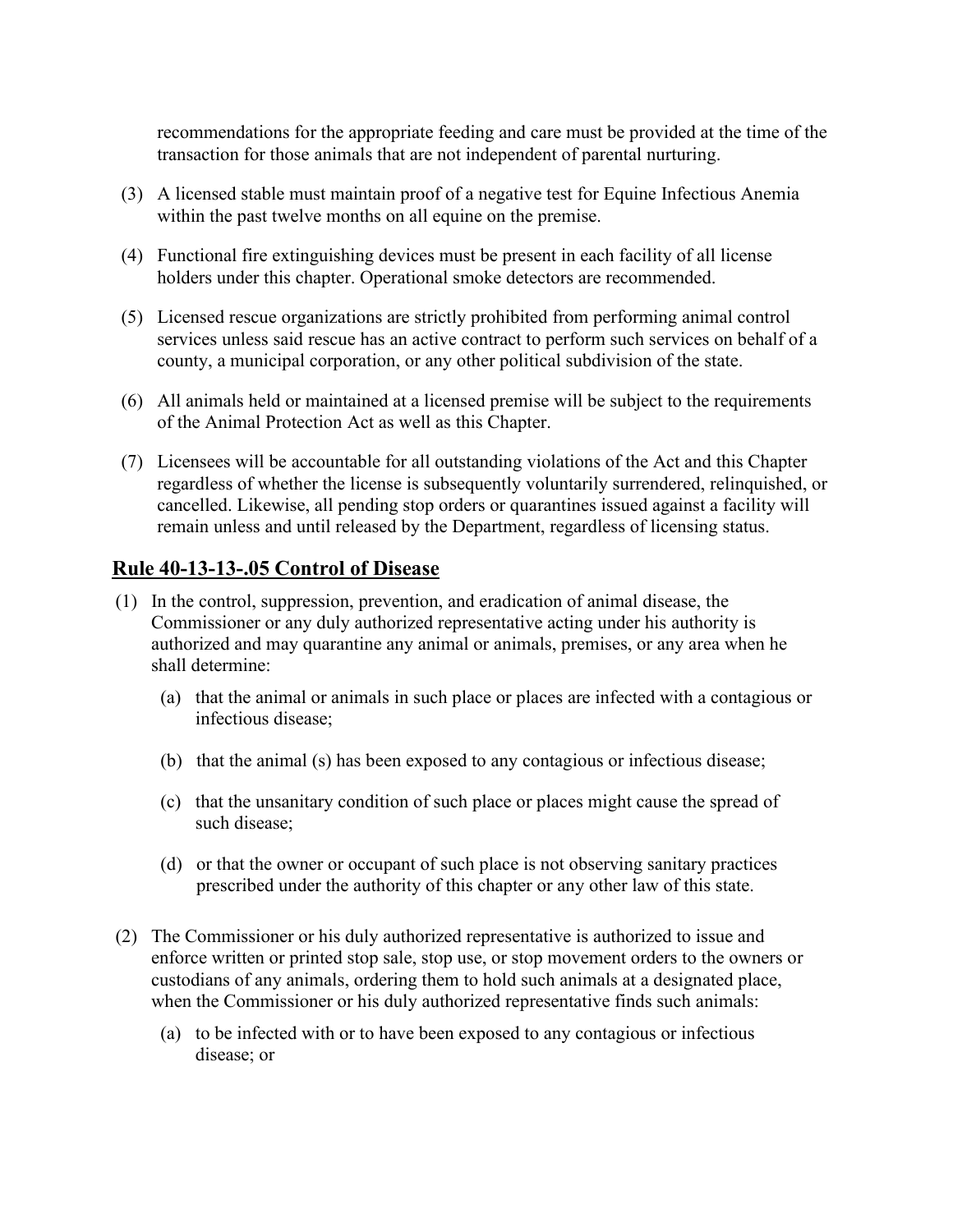(b) to have been held by persons in violation of this chapter, until such time as the violation has been corrected, and the Commissioner, in writing, has released such animals.

# **Rule 40-13-13-.06 Interstate Shipment**

- (1) All animals entering Georgia must comply with the applicable health requirements of the U.S. Department of Agriculture, the U.S. Department of Health and Human Services, the Georgia Department of Agriculture, the Georgia Department of Human Resources, and/or the Georgia Department of Natural Resources.
- (2) All dogs and cats entering Georgia must have proof of a current and approved Rabies vaccination in accordance with the most recent Compendium of Animal Rabies Control published by the National Association of State Public Health Veterinarians, Inc.
- (3) All ferrets entering Georgia must have proof of a current and approved Rabies vaccination, in accordance with the most recent Compendium of Animal Rabies Control published by the National Association of State Public Health Veterinarians, Inc. Ferrets seven months of age or older entering Georgia must be sexually altered, prior to entry, except those exempted by a license/permit issued by USDA, APHIS, Animal Care, and/or the Georgia Department of Natural Resources.
- (4) Except for fish, rodents and invertebrates, all animals entering Georgia for sale, trade, adoption, or exchange for a fee or other type of compensation must be accompanied by a Certificate of Veterinary Inspection issued within the previous 30 days and which records proof of the health requirements for each species.
- (5) All pet birds entering Georgia are required to have a permit number issued by the Department prior to entry. Permit numbers may be obtained by calling the Georgia Department of Agriculture, Animal Health Section, during normal business hours.
- (6) Equine entering Georgia must be accompanied by an official Certificate of Veterinary Inspection, shall originate from a premise free of any contagious or infectious disease, and shall not have been exposed to any contagious or infectious disease prior to or during shipment.
- (7) All equine must be negative to an official test for equine infectious anemia within twelve (12) months prior to entry with test results, test dates, accession numbers, and name and address of the approved testing laboratories recorded on the Certificate of Veterinary Inspection. Nursing foals under six (6) months of age will be exempt from the test requirement when accompanied by their dam which has a current negative test for equine infectious anemia.

# **Rule 40-13-13-.07 Exemptions**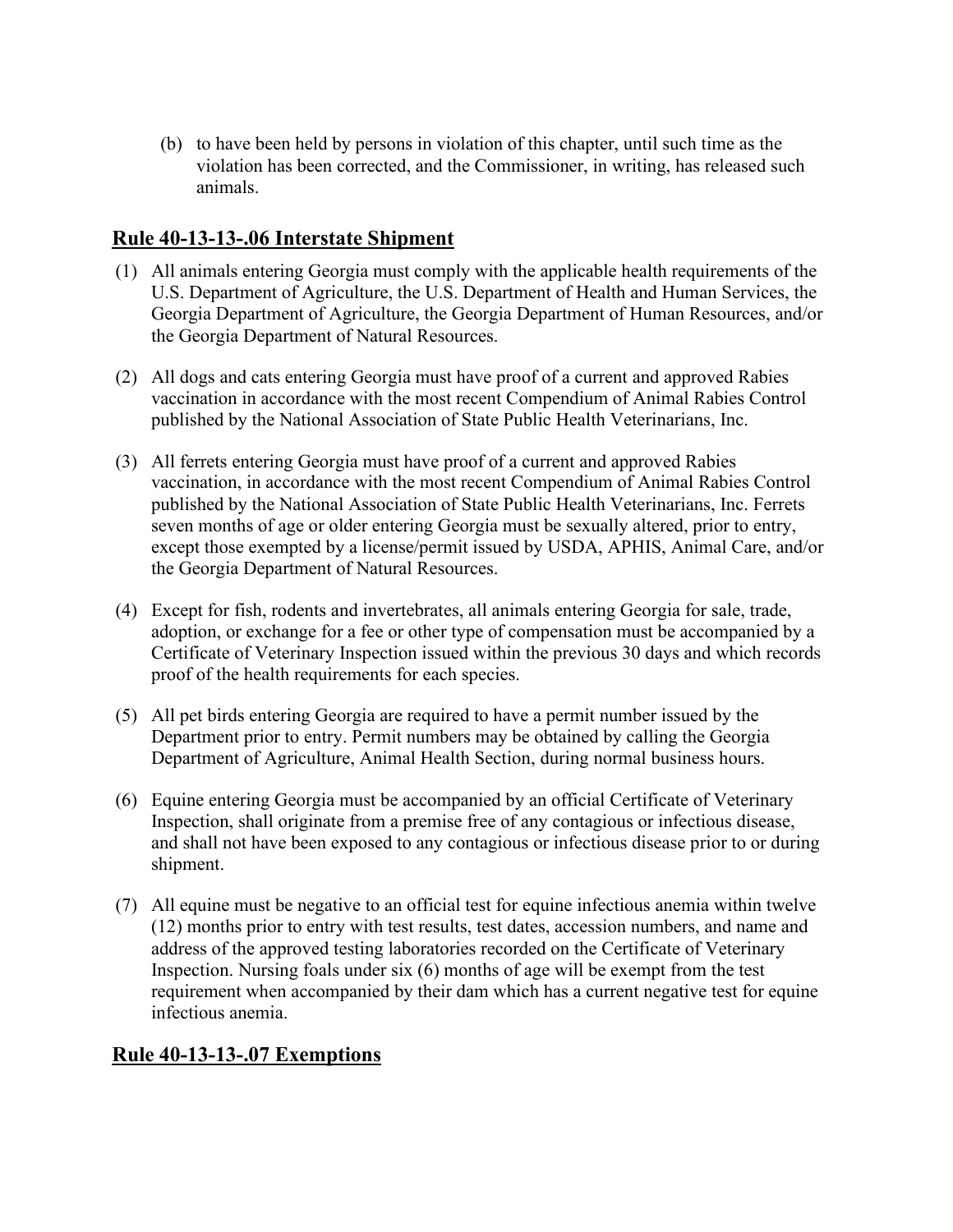- (1) Any person who raises, keeps, sells, or maintains animals solely for the purpose of human consumption are be exempt from this chapter.
- (2) Any person who sells, offers to sell, exchanges, or offers for adoption only animals they have produced will not be considered a pet dealer under this chapter unless such person:
	- (a) is licensed for an animal related business by a local government,
	- (b) is subject to a Georgia sales tax number for an animal related business,
	- (c) is subject to the "Bird Dealers' Licensing Act",
	- (d) sells, offers to sell, exchanges, or offers for adoption more than one litter in any twelve (12) month period,
	- (e) sells, offers to sell, exchanges, or offers for adoption more than 30 adult animals in any twelve (12) month period,
	- (f) produces animals that pose a public health risk or exhibit illness or disease-causing chronic pain and suffering, or
	- (g) has been determined by the Department not to treat animals humanely or has been convicted of cruelty to animals.
- (3) Operation of a veterinary hospital or clinic by a licensed veterinarian or veterinarians for its customary purposes is not be considered a kennel, pet dealer, or stable under this chapter.

## **Rule 40-13-13-.08 Euthanasia**

- (1) The use of sodium pentobarbital or a derivative of it shall be the exclusive method for euthanasia of dogs and cats by animal shelters or other facilities which are operated for the collection and care of stray, neglected, abandoned, or unwanted animals. A lethal solution shall be used in the following order of preference:
	- (a) Intravenous injection by hypodermic needle: Venipuncture of a superficial vein, preferably the cephalic or lateral saphenous is the method to be used on all dogs and cats except for the following:
		- 1. Animals too small to effectively perform a venipunture,
		- 2. Intractable or dangerous animals, or
		- 3. Animals in which superficial venous pressure is insufficient for effective venipuncture.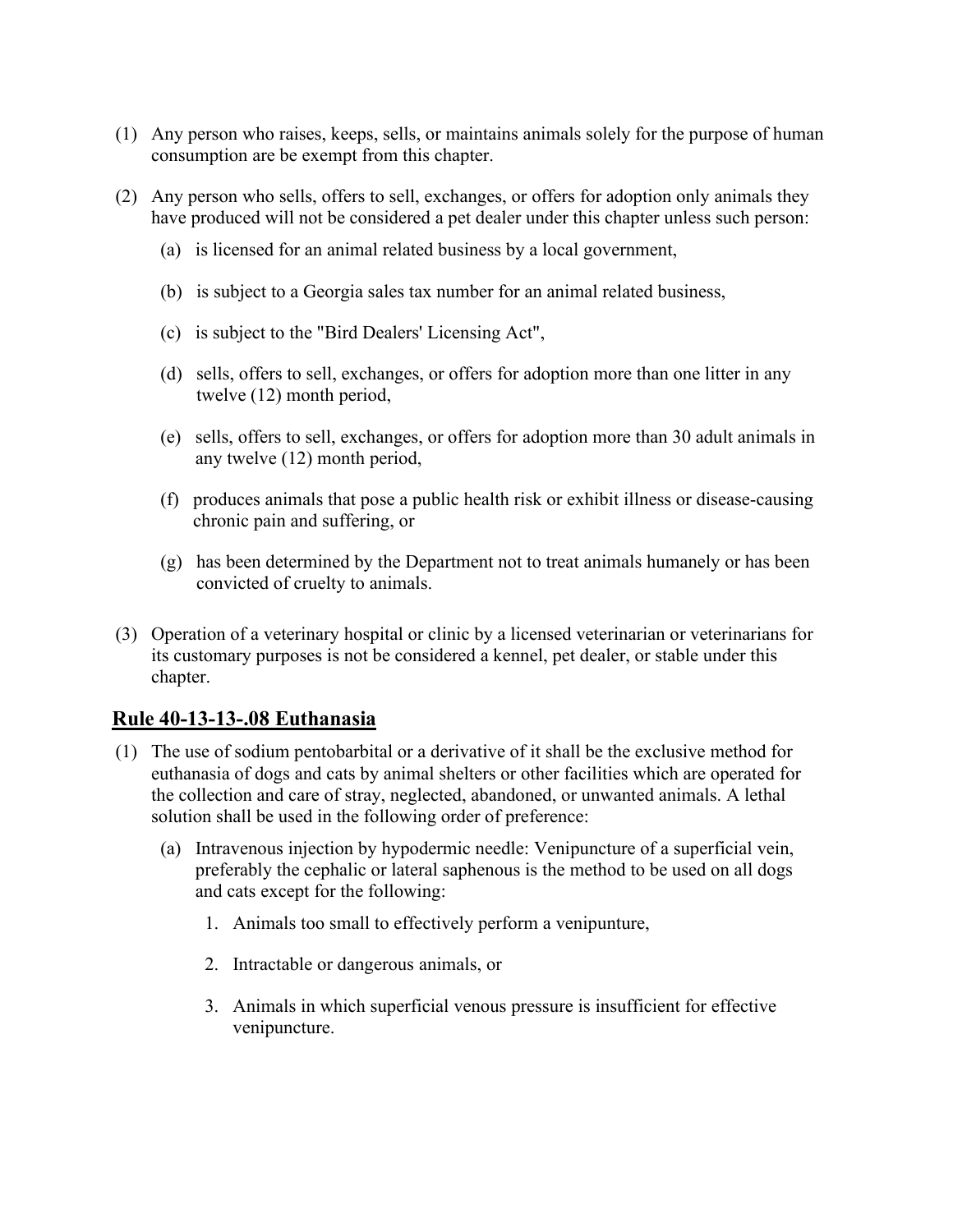If venipuncture cannot be performed for one of the above reasons, then the following method may be used.

- (b) Intraperitoneal injection by hypodermic needle: Two to three times the recommended intravenous dosage should be injected into the abdominal cavity through the midabdominal region. Intraperitoneal injection may be the alternative method used for animals described in  $(a)(1)$ ,  $(2)$ , and  $(3)$  above. The time between injection and death is not immediate as with intravenous injection, therefore, a proper amount of time should be allowed for chemical absorption and action prior to an alternative method being used.
- (c) If the dog or cat is unconscious, intracardial injection by hypodermic needle; intracardial injection by thoracic cavity penetration is to be used on comatose animals only.
- (2) Under no circumstance shall a chamber using commercially bottled carbon monoxide gas or other lethal gas or a chamber which causes a change in body oxygen by means of altering atmospheric pressure or which is connected to an internal combustion engine and uses the engine exhaust for euthanasia purposes be permitted.
- (3) Notwithstanding subsection (1) of this rule, any substance which is clinically proven to be as humane as sodium pentobarbital and which has been officially recognized as such by the American Veterinary Medical Association, may be used in lieu of sodium pentobarbital to perform euthanasia on dogs and cats. Succinylcholine chloride, curare, curariform mixtures, or any substance that acts as a neuromuscular blocking agent may not be used on a dog or cat in lieu of sodium pentobarbital for euthanasia purposes. The State Veterinarian will maintain a list of approved inhalants and injectable solutions that may be used for humane euthanasia.
- (4) In cases of extraordinary circumstance where the dog or cat poses an extreme risk or danger to the veterinarian, physician, or lay person performing euthanasia, such person shall be allowed the use of any other substance or procedure that is humane to perform euthanasia on such dangerous dog or cat.
- (5) A dog or cat may be tranquilized with an approved and humane substance before euthanasia is performed.
- (6) Euthanasia shall be performed by a licensed veterinarian or physician or lay person who is properly trained in the proper and humane use of a method of euthanasia. Euthanasia, which is performed by a layperson, shall be observed by at least one other employee.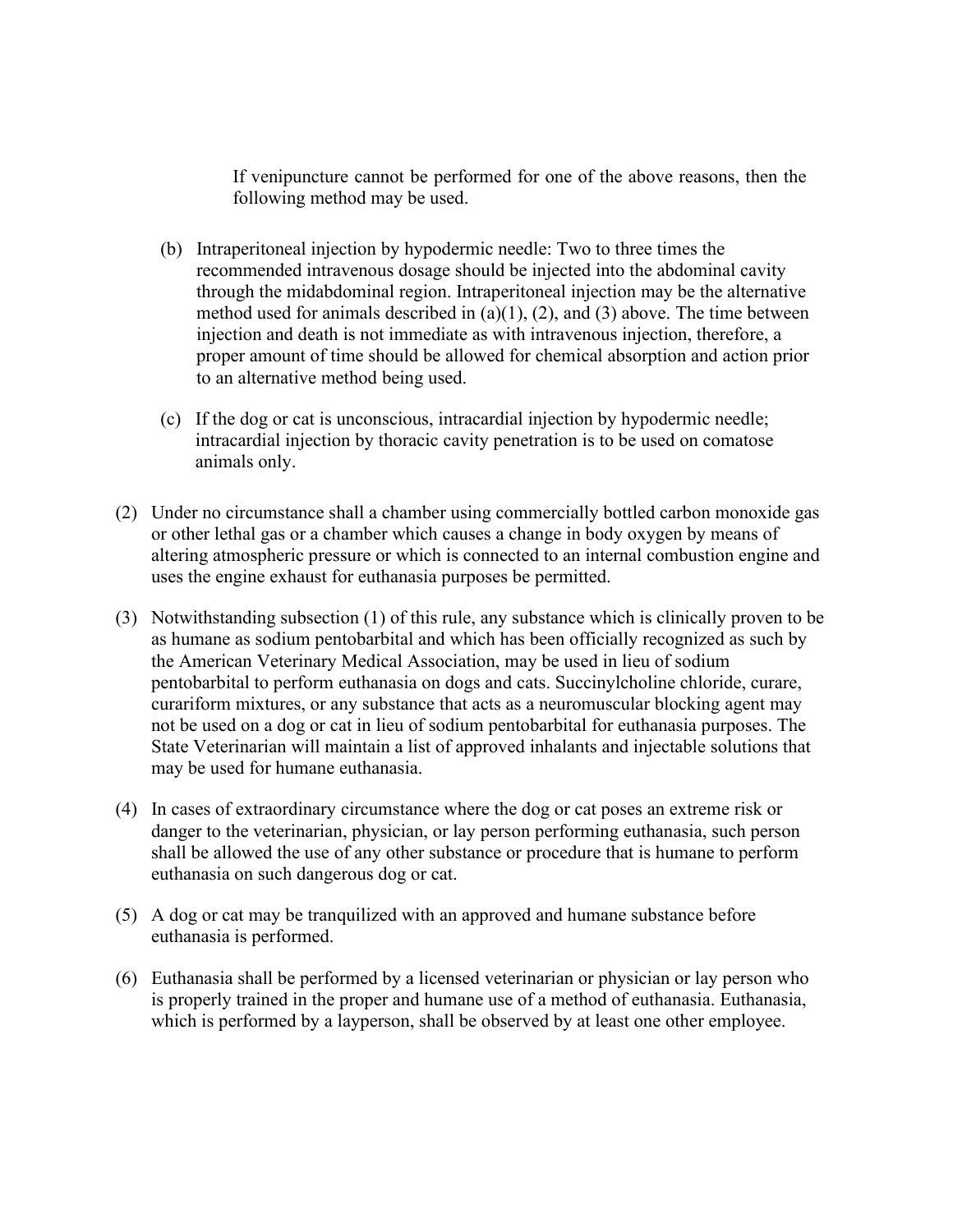- (7) A layperson performing euthanasia by injection must be under the supervision of a licensed veterinarian or physician. This shall not be construed, so as to require, that a veterinarian or physician be present at the time euthanasia is performed.
- (8) A letter, stating which layperson(s) is properly trained for a method of euthanasia shall be on file at the animal shelter and with the Georgia Department of Agriculture.
- (9) No dog or cat may be left unattended between the times euthanasia procedures are first begun and the time death occurs, nor may its body be disposed of until death is confirmed by a qualified person.
- (10) The supervising veterinarian shall be subject to all record-keeping requirements and inspection requirements of the State Board of Pharmacy pertaining to sodium pentobarbital and other drugs authorized under paragraph (3) of this rule section and may limit the quantity of possession of sodium pentobarbital and other authorized drugs to ensure compliance with the provision of this Code section.
- (11) Euthanasia records shall be kept on forms approved by the Georgia Department of Agriculture and the State Board of Pharmacy and shall be signed by the person performing euthanasia and the witness.
- (12) Euthanasia records shall be maintained for a period of one (1) year and shall be made available to the Commissioner of Agriculture or his duly authorized representative for inspection upon request.
- (13) The Animal Shelter must be registered with the Drug Enforcement Administration prior to the storage of any controlled substance.
- (14) The storage of any controlled substance must be in an approved, secure safe or if a lockable storage container is used it must be approved by the Georgia Department of Agriculture and be strictly maintained under double lock and key.
- (15) The Commissioner or his authorized agent shall have the right to obtain a sample of the euthanasia agents for analysis.
- (16) Species other than dogs and cats should be humanely euthanized by a method recommended by the American Veterinary Medical Association, when such recommendation exists.

# **[Rule 40-13-13-.09 Violations](http://rules.sos.ga.gov/GAC/40-13-13-.09)**

(1) It is unlawful for any person to act as a pet dealer or operate an animal shelter, kennel, or stable unless such person has a valid license issued by the Commissioner of Agriculture. Any person acting without a license in violation of this subsection shall be guilty of a misdemeanor.